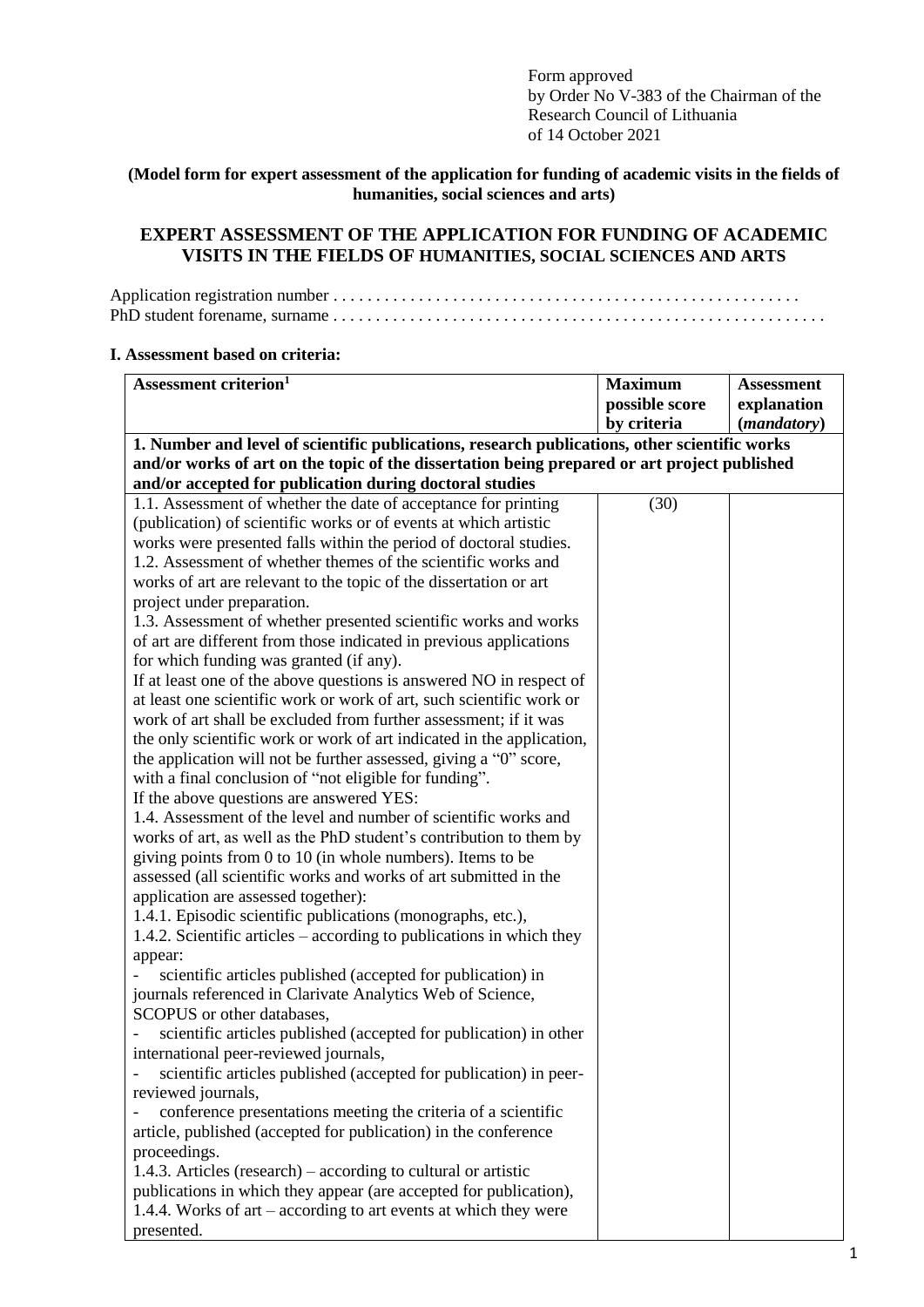| 1.5. The score $(IV)$ for each application under criterion 1 is                                     |     |  |
|-----------------------------------------------------------------------------------------------------|-----|--|
| calculated by converting the points of each application according                                   |     |  |
| to the following formula:                                                                           |     |  |
| $IV = PB*3$ ,                                                                                       |     |  |
| where $PB$ – the score given to the application under this criterion,                               |     |  |
| " $3$ " – the weighting factor.                                                                     |     |  |
| 2. Quality and significance of the research and/or artistic activity during doctoral studies on the |     |  |
| topic of the dissertation being prepared or art project                                             |     |  |
| 2.1. For PhD students – conference presentations, for PhD art                                       | (7) |  |
|                                                                                                     |     |  |
| students – participation in art events (presentations of works                                      |     |  |
| of art):                                                                                            |     |  |
| 2.1.1. Assessment of whether the events at which presentations                                      |     |  |
| were delivered, including the presentation of works of art, took                                    |     |  |
| place during the period of doctoral studies.                                                        |     |  |
| 2.1.2. Assessment of whether the topics of the conference                                           |     |  |
| presentations (presentations of works of art) are relevant to the                                   |     |  |
| topic of the dissertation or art project under preparation.                                         |     |  |
| 2.1.3. Assessment of whether conference presentations                                               |     |  |
| (presentations of works of art) are different from those indicated                                  |     |  |
| in previous applications for which funding was granted (if any).                                    |     |  |
| If at least one of the above questions is answered NO for at least                                  |     |  |
| one delivered presentation or work of art, such presentation or                                     |     |  |
| work of art shall be excluded from further assessment; if it was                                    |     |  |
| the only scientific work or work of art indicated in the application,                               |     |  |
| the application shall be excluded from further assessment under                                     |     |  |
| criterion 2.1 and given a "0" score.                                                                |     |  |
| If the above questions are answered YES:                                                            |     |  |
| 2.1.4. Assessment of the level of conference presentations and/or                                   |     |  |
| presentations of works of art, their number and the PhD student's                                   |     |  |
| contribution to them, as well as whether the PhD student                                            |     |  |
| himself/herself delivered his/her presentation (presented the work                                  |     |  |
| of art), giving points from $0$ to $5$ (in whole numbers), according to                             |     |  |
| the level of conferences at which the presentation was delivered or                                 |     |  |
| the level of events at which the work of art was presented                                          |     |  |
| (international, national, institutional, doctoral).                                                 |     |  |
| 2.1.5. The score (IV) for each application under criterion 2.1 1 is                                 |     |  |
| calculated by converting the points of each application according                                   |     |  |
| to the following formula, taking only the integer part of the                                       |     |  |
| number:                                                                                             |     |  |
| $IV = PB*1,4,$                                                                                      |     |  |
| where $PB$ – the score given to the application under this criterion,                               |     |  |
| " $1.4$ " – the weighting factor.                                                                   |     |  |
| 2.2. Promotion of doctoral studies on science and/or art topics:                                    | (3) |  |
| 2.2.1. Assessment of whether science and/or art promotion                                           |     |  |
| activities were carried out during the period of doctoral studies.                                  |     |  |
| 2.2.2. Assessment of whether the topics of science and/or art                                       |     |  |
| promotion activities are relevant to the topic of the dissertation                                  |     |  |
| under preparation.                                                                                  |     |  |
| 2.2.3. Assessment of whether the items of science and/or art                                        |     |  |
| promotion activities are different from those indicated in previous                                 |     |  |
| applications for which funding was granted (if any).                                                |     |  |
| If at least one of the above questions is answered NO for at least                                  |     |  |
| one item of science and/or art promotion activities, such item shall                                |     |  |
| be excluded from further assessment; if it was the only item                                        |     |  |
| indicated in the application, the application shall be excluded from                                |     |  |
| further assessment under criterion 2.2 and shall be given a "0"                                     |     |  |
| score.                                                                                              |     |  |
| If the above questions are answered YES:                                                            |     |  |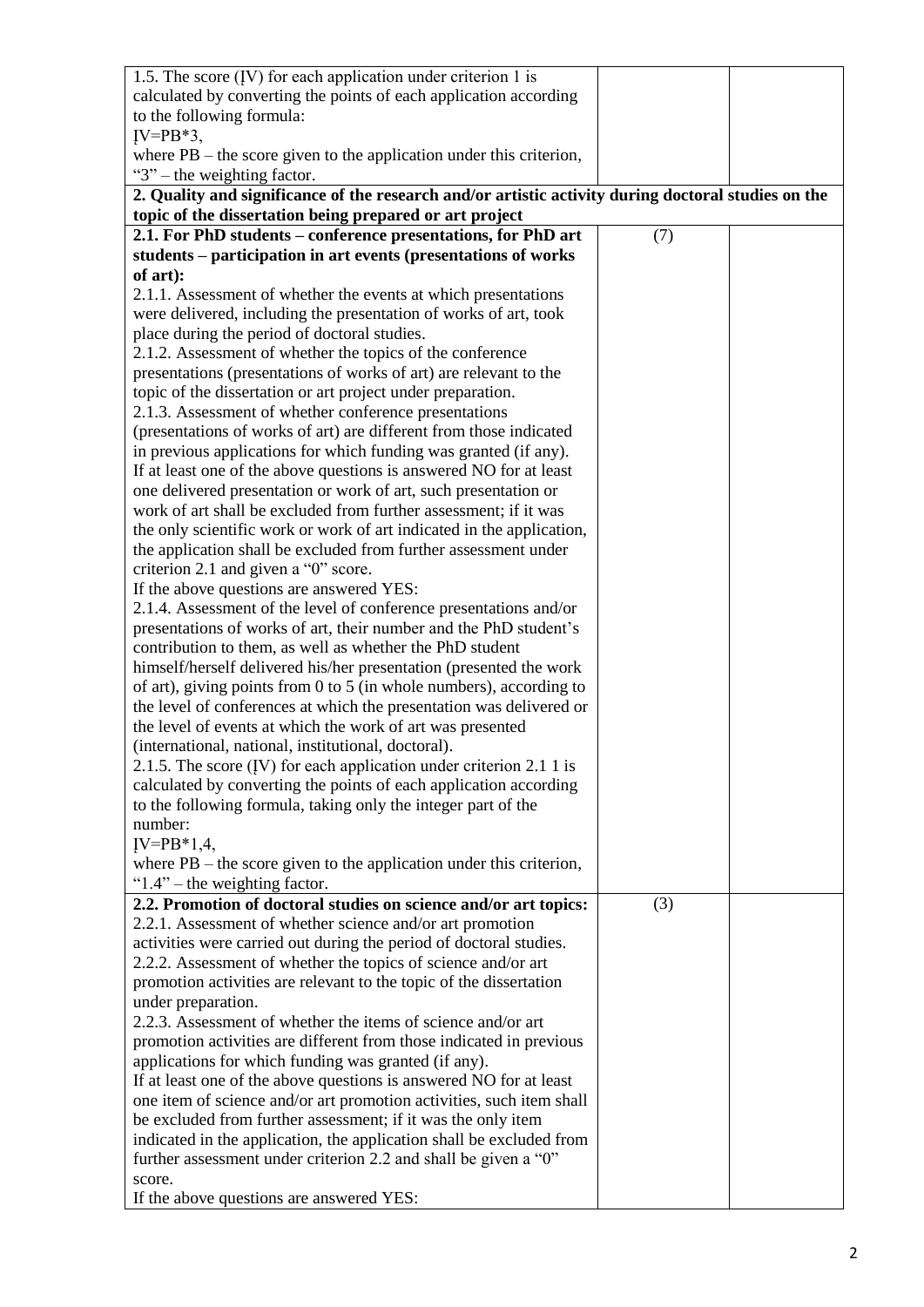| 2.2.4. The significance of science and/or art promotion activities                                                                    |      |  |
|---------------------------------------------------------------------------------------------------------------------------------------|------|--|
| shall be assessed by giving points from 0 to 3 (in whole numbers)                                                                     |      |  |
| for the following items:                                                                                                              |      |  |
| publication promoting science (art) in the international or                                                                           |      |  |
| national press,                                                                                                                       |      |  |
| dissemination of artistic research and works of art in                                                                                |      |  |
| educational and dissemination events,                                                                                                 |      |  |
| promotion of science (art) in social media: podcasts, blogs,                                                                          |      |  |
| etc., also by appearing on TV or radio broadcasts,                                                                                    |      |  |
| other science (art) promotion activities.                                                                                             |      |  |
| Assessment for this criterion excludes lecturing to students in                                                                       |      |  |
| research and study institutions $-$ i.e. pedagogical activities.                                                                      |      |  |
| Total score for criterion 2:                                                                                                          | (10) |  |
| 3. Scientific (artistic) level of the international science/art event or internship host institution                                  |      |  |
| and the form of participation of the PhD student                                                                                      |      |  |
| 3.1. Assessment of whether the event for participation in which                                                                       | (10) |  |
| funding is requested is an international event taking place abroad;                                                                   |      |  |
| if funding is requested for an internship, assessment of whether                                                                      |      |  |
| the internship will take place in a foreign research and study                                                                        |      |  |
| institution or other research institution.                                                                                            |      |  |
| 3.2. Assessment of whether the purpose of attending the event is                                                                      |      |  |
| to present the scientific or artistic research results and/or works of                                                                |      |  |
| art, or to participate in a workshop, training for PhD students, or                                                                   |      |  |
| an internship where new techniques will be learned, new                                                                               |      |  |
| technologies will be mastered, etc.                                                                                                   |      |  |
| If at least one of the above questions is answered NO, the                                                                            |      |  |
| application shall be excluded from further assessment, giving a                                                                       |      |  |
| "0" score for criterion 3.                                                                                                            |      |  |
| If the above questions are answered YES:                                                                                              |      |  |
| 3.3. Assessment of the level of the event or internship institution                                                                   |      |  |
| for participation in which funding is requested (a specialised or                                                                     |      |  |
| non-specialised international conference / workshop) and the                                                                          |      |  |
| duration of the internship (doctoral training), giving points from 0                                                                  |      |  |
| to 5 (in whole numbers).                                                                                                              |      |  |
|                                                                                                                                       |      |  |
| 3.4. Assessment of the intended way of participation of the PhD                                                                       |      |  |
| student (whether and how the presentation is made, whether it is                                                                      |      |  |
| oral or poster, whether the presentation is accepted (an official<br>acknowledgement or an invitation is included in the application) |      |  |
|                                                                                                                                       |      |  |
| giving points from 0 to 5 (in whole numbers).                                                                                         |      |  |
| 3.5. Assessment of other circumstances relating to the event or                                                                       |      |  |
| internship for participation in which funding is requested: the                                                                       |      |  |
| extent to which the event / internship is relevant to the topic of the                                                                |      |  |
| dissertation, and the number of eligible activities per visit,                                                                        |      |  |
| respectively adding or removing points for this.                                                                                      |      |  |
| 3.6. The points given for the aspects under assessment referred to                                                                    |      |  |
| in points 3.3 to 3.5 above shall be summed up and this sum shall                                                                      |      |  |
| be considered as the weighting for the assessment criterion 3 of                                                                      |      |  |
| the application.                                                                                                                      |      |  |
| Assessment under this criterion excludes lecture visits.                                                                              |      |  |
| Sum of scores for all criteria:                                                                                                       | (50) |  |
|                                                                                                                                       |      |  |

 $1$ If the total sum of points given for several applications is the same, the application with the higher score for criterion 3 shall be ranked higher in the priority ranking. If the priority ranking of applications under this criterion is not possible, the higher ranking shall be determined on the basis of the score under criterion 1, followed by scores under criteria 2.1 and 2.2, respectively. If it is not possible to determine the priority ranking this way either, the priority ranking of the application shall be determined collegially by the expert panel after extra examination of such applications.

### **II. Conclusion on the costs estimate for the academic visit (whether the funds are intended to be used in an efficient and sound manner)**: